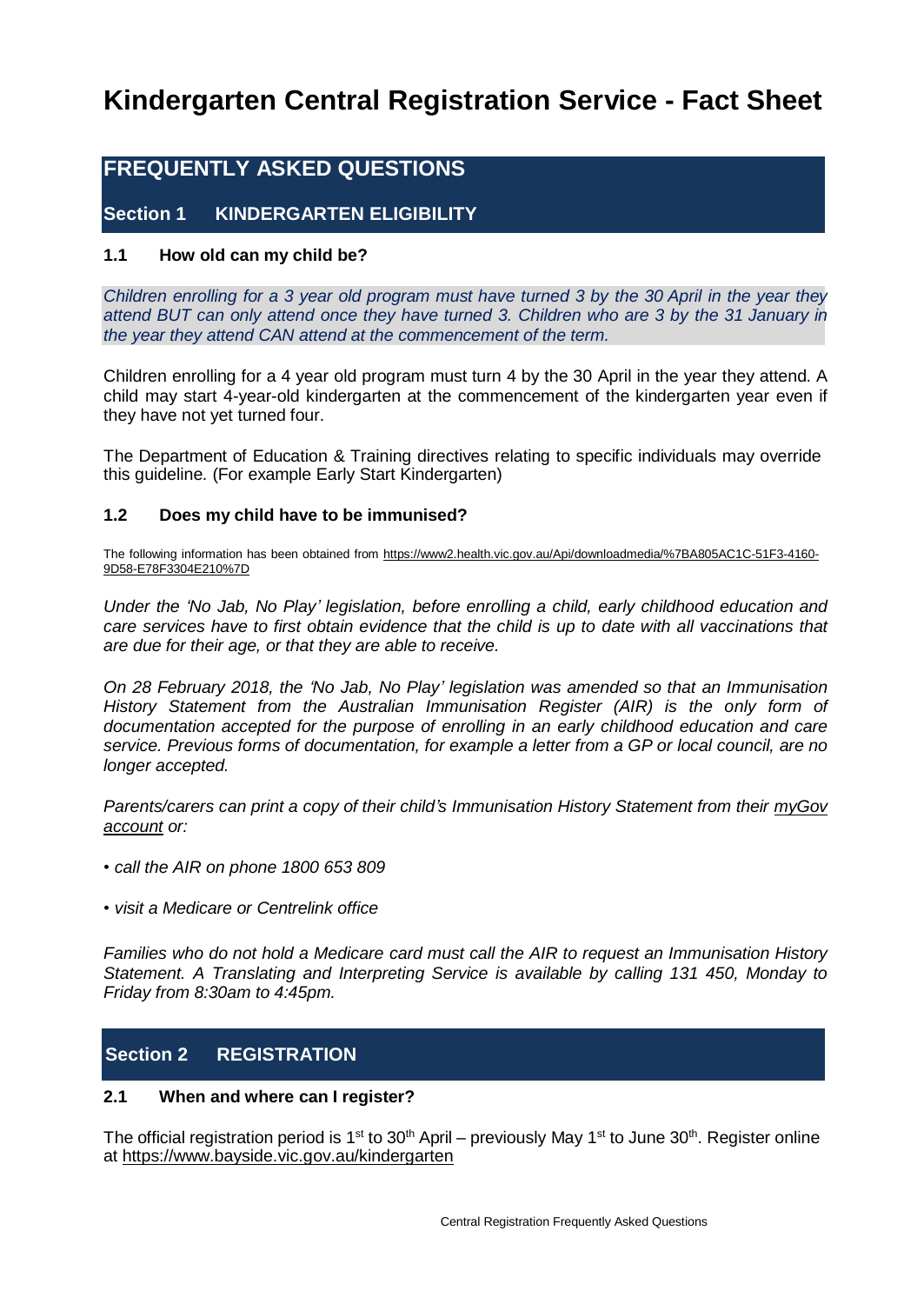## **2.2 What if I am late to register?**

Late registrations will be accepted from May but not administered until on-time registrations have been processed.

## **2.3 What do I need to complete my registration?**

To complete the registration online, you only need your concession card if applicable or your direct debit/credit card details for payment.

#### **2.4 How much does it cost to register?**

An administration payment of \$33.60 is required for each registration.

There is no fee for concession card holders (eligible concession types are listed on the online registration form).

#### **2.5 How do I register?**

Registrations are made online at [www.bayside.vic.gov.au/kindergarten.](http://www.bayside.vic.gov.au/kindergarten) If you are experiencing difficulties, contact the Family Services team on 9599 4755 who will be able to assist you.

#### **2.6 How do I know if my registration has been received?**

An email acknowledging receipt of registration is sent to the applicant. You will also receive a subsequent email containing your LOGIN details for the Bayside Kindergarten Portal.

#### **2.7 What is the Bayside Kindergarten Portal?**

After registering online (in April only), you will receive an email within a couple of business days with your login username and password. You will need this information to make changes to your details and to accept, decline or cancel an offer.

#### **2.8 Can I change my kindergarten preferences before offers are made?**

To make changes to your registration during the April period, simply login to the Bayside Kindergarten Portal at [www.bayside.vic.gov.au/kindergarten](http://www.bayside.vic.gov.au/kindergarten) and edit your details. Changes made through the Portal need to be received before April 30 to be effective in the offer process. You will receive an email notification advising you of the changes.

To request a change to your information that affects the preferences or registration classification during the offer period, it will be considered on a case by case situation, and referred to the Family Services Project Team Leader for a decision under exceptional circumstances.

#### **2.9 Can I cancel my registration?**

If you no longer want to be considered for a kindergarten place you can cancel your registration via the Bayside Kindergarten Portal at [www.bayside.vic.gov.au/kindergarten.](http://www.bayside.vic.gov.au/kindergarten) The registration fee is forfeited.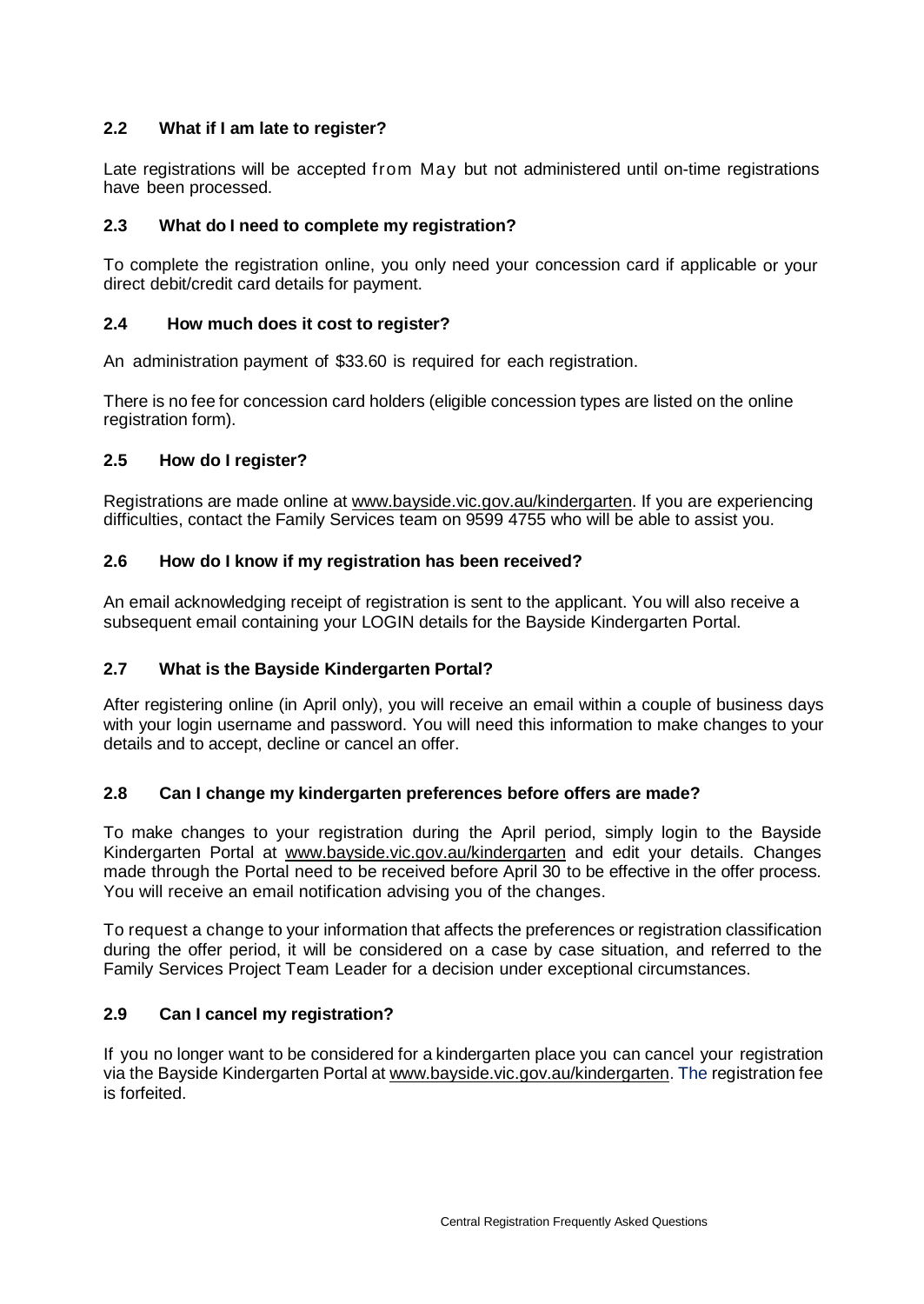# **Section 3 OFFERS**

#### **3.1 How are offers allocated?**

Offers are allocated in accordance with the State and Commonwealth Funding legislation Priority of Access guidelines which prioritises access for children who are vulnerable, at risk, or have a disability. For information on priority of access eligibility, visit the Department of Education's website at

<http://www.education.vic.gov.au/childhood/providers/funding/Pages/kinderfundingcriteria>

All other places are offered in accordance with Bayside's local criteria which are reviewed on an annual basis taking into account feedback from Kindergarten teachers, Committees, families and guidance from Department of Education and Training.

These criteria are only applied where there are more applicants than places available in order to create equitable access for children applying for kindergarten in Bayside.

#### **3.2 What are the classification criteria for Bayside?**

The registration form requires the applicant to agree that the information provided is true and correct and gives permission for Council to verify information supplied on the registration form if deemed necessary.

The registration classification criteria include continuity and proximity. Each of these criteria will be allocated a weighting. An applicant will not be excluded from applying or selection because they do not meet one or all of the classification criteria.

| Classification |                                                                                                                                                                                                                         | Weighting |
|----------------|-------------------------------------------------------------------------------------------------------------------------------------------------------------------------------------------------------------------------|-----------|
|                | Current three year old child applying for a place in a four year old program at the<br>same service.                                                                                                                    | 70%       |
| Continuity     | OR.                                                                                                                                                                                                                     |           |
|                | Incoming sibling of a current (2019) enrolment applying for a place in a three or<br>four year old program at the same service.                                                                                         | 40%       |
|                | OR.                                                                                                                                                                                                                     |           |
|                | Incoming child of a former enrolment who attended in 2018 or prior, applying for a<br>place in a three or four year old program at the same service.                                                                    | 20%       |
| AND            |                                                                                                                                                                                                                         |           |
|                | Registration for a place in either the three or four year old program where the first<br>preference kindergarten is the closest community delivered kindergarten to the<br>child's primary place of care <sup>1</sup> . | 20%       |
| Proximity      | OR.                                                                                                                                                                                                                     |           |
|                | Resident <sup>2</sup> registration for a place in either the three or four year old program which<br>is not at their closest community delivered kindergarten.                                                          | 10%       |

<sup>1</sup> Primary place of care includes: Resident family home; Family Day Care service<sup>3</sup>; Occasional Care service<sup>3</sup>

<sup>2</sup> Residents includes families moving into Bayside. Evidence of future Bayside address will need to be provided.

*Please contact Family Services 9599 4755 prior to registering.*

<sup>3</sup> If Family Day Care or Occasional Care is the primary place of care on a kindergarten day, evidence will need to be provided. *Please contact Family Services 9599 4755 prior to registering*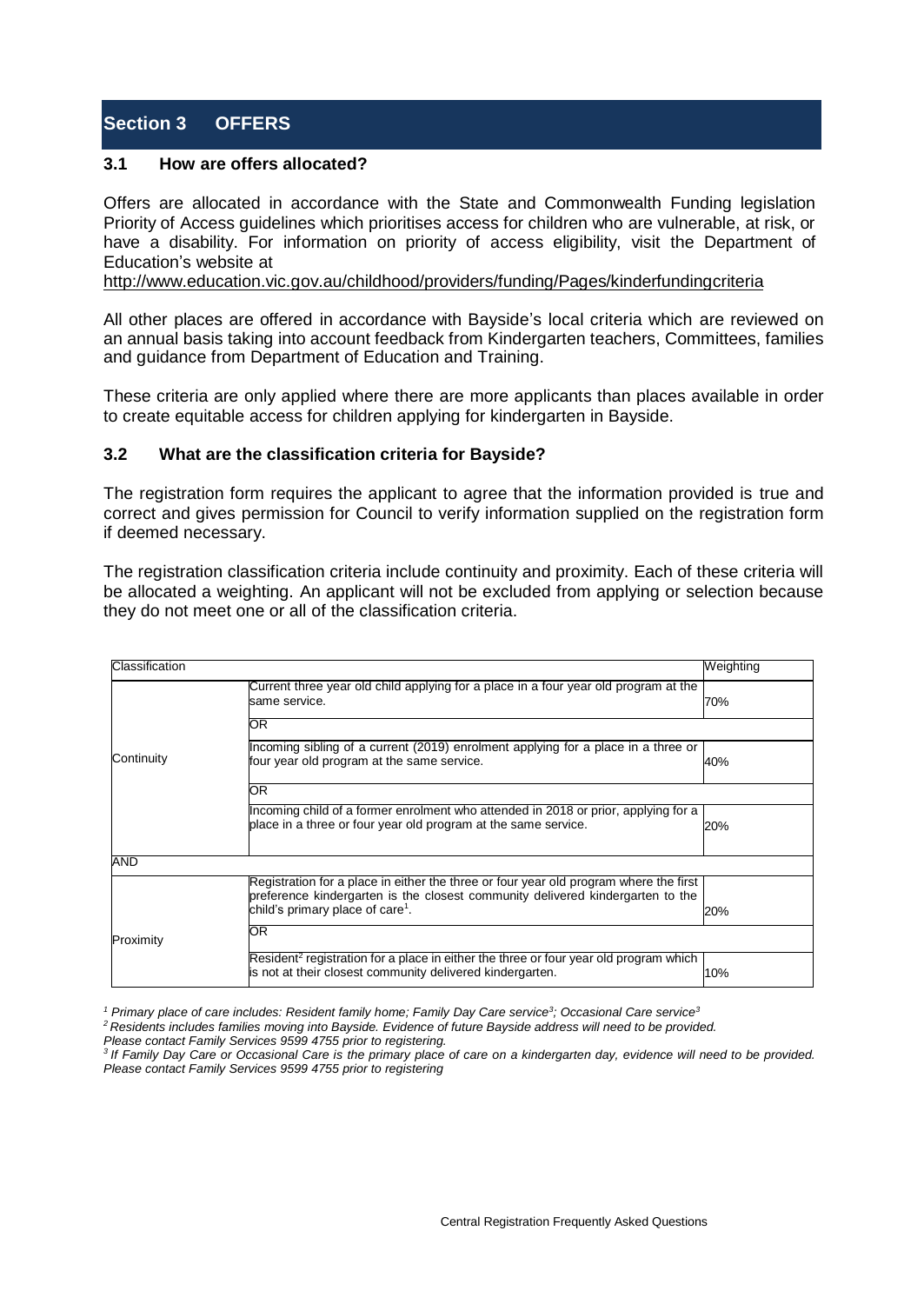#### **3.3 How and when are offers made?**

The bulk of offers are issued throughout the month of June starting on June  $3<sup>rd</sup>$  for all on-time registrations.

*Offers are emailed to the address provided on the Registration Form on the council website. Families are strongly encouraged to check their inbox and SPAM on June 3 rd . (Offers are sent in batches throughout the day so may still arrive late in the afternoon.)*

Where a kinder is not fully subscribed, all on-time registrations will receive an offer.

Where a kinder is over subscribed, the priority criteria are applied and the maximum number of places available are offered.

*Families have up to 7 days to respond to an offer. Failure to respond will result in an expired offer.*

A declined or expired offer from the initial round results in new vacancies which are then offered to the next family/ies on the waitlist (on a day to day basis as they become known).

*If you do not receive an offer on June 3 rd , continue to monitor your emails throughout June for subsequent offers.*

In most cases, families will be offered a place at their first preference kindergarten.

#### **3.4 How do I accept/decline an offer for a kindergarten place?**

Simply login to the Bayside Kindergarten Portal at [www.bayside.vic.gov.au/kindergarten](http://www.bayside.vic.gov.au/kindergarten) and respond to the offer within 7 days.

*Failure to respond within the 7 days will result in the offer being forfeited – In fairness to all families who registered on time, council will expire offers older than 7 days and continue to offer places where waiting lists exist.*

#### **3.5 What happens after I accept an offer?**

You will be directed to the kindergarten website where you will find instructions on how to finalise the enrolment. This final step in the process may be slightly different for each kindergarten. **3.6 What if I do not receive an offer in June?**

You will receive an email notification advising that you are on the waitlist for subsequent offers should a vacancy become available. The email will also prompt you to make contact with Family Services to discuss options at other kindergartens.

## **Section 4 FINALISING THE ENROLMENT**

#### **4.1 What documentation will I need to provide to the Kindergarten to finalise the enrolment?**

Child's birth certificate or passport as proof of identity and age; Immunisation History Statement from the Australian Immunisation Register (A.I.R.); Medical/Disability/Behavioural diagnosis and/or action/management plans

#### **4.2 How long do I have to finalise the enrolment?**

The kindergarten will require completed enrolment forms AND deposit within 7 days.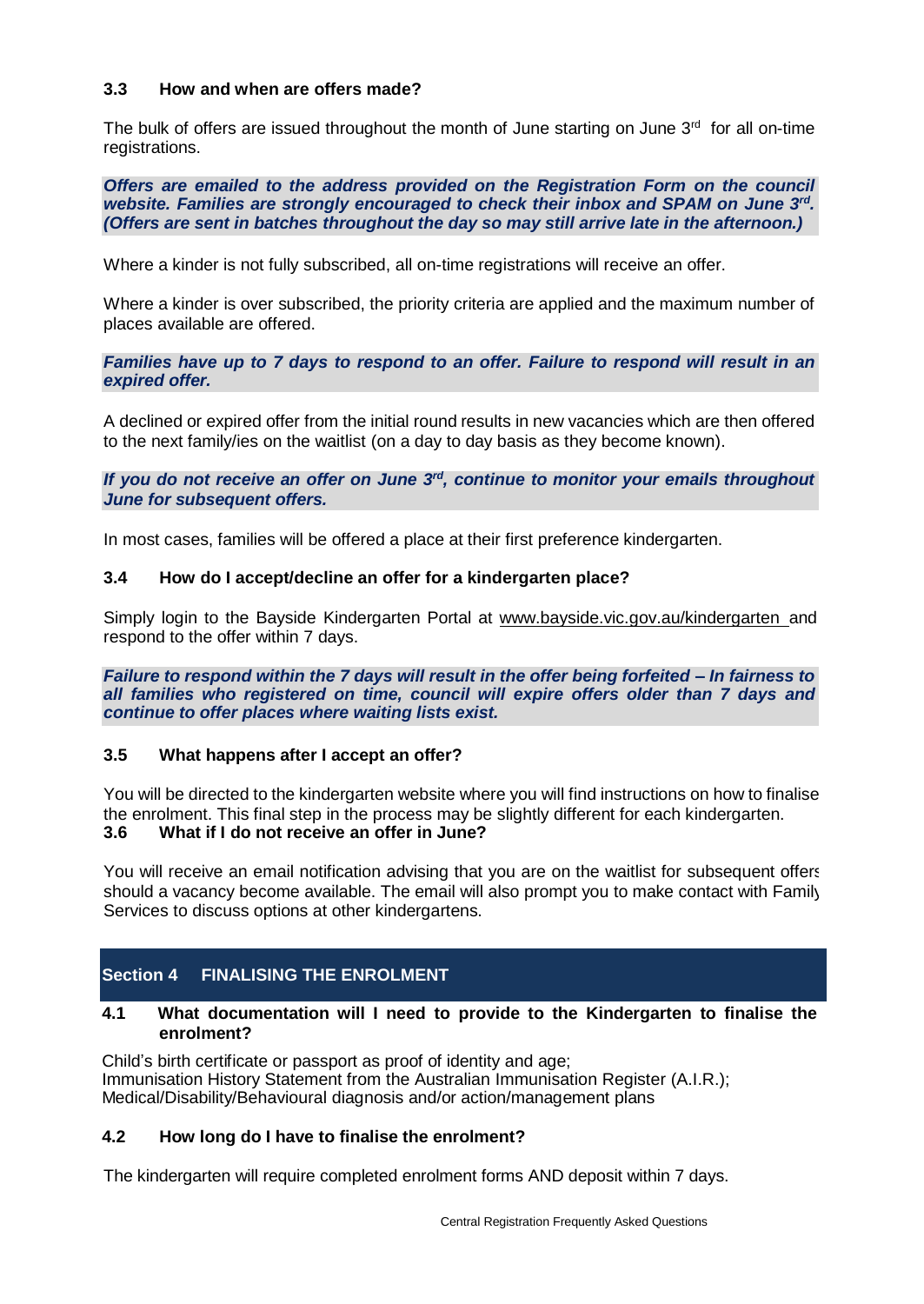# **Section 5 GENERAL INFORMATION**

### **5.1 Central Registration Service**

Bayside City Council provides a Central Registration Service for both three and four year old kindergarten on behalf of 16 community delivered kindergartens within the Bayside municipality. There are other early year's services in Bayside offering a kindergarten program that do not participate in Council's Central Registration Service.

The Central Registration Service is administered by Family Services which is a division of Council's Community Services Department.

## **5.2 Multiple births and blended families**

Where possible, multiple births and siblings from blended families who will attend kindergarten during the same period will be kept together.

#### **5.3 Deferrals**

Families cannot elect to defer an offer during the rounds of offer. An offer can either be accepted or declined at the time it is offered.

Three year old enrolments cannot be deferred once the offer has been accepted. If a family decides not to commence the year or to withdraw once the child has commenced, a new registration will need to be submitted for the following year and will not be eligible for additional weighting related to a year of attendance.

Deferrals are only available for offers that have been accepted for a four year old enrolment. However, once a child has commenced in the four year old kindergarten program, deferrals are not available if the kindergarten has provided their yearly enrolment data to the Department of Education and Training (which is any time during first term). If you have concerns about your child's readiness, you will need to discuss this with your child's teacher at your earliest opportunity.

#### **5.4 Repeats**

Requests to repeat three year old kindergarten are only considered for children with additional needs or disadvantage and require documentary support from the kindergarten teacher and approval on a case by case basis by the Family Services Project Team Leader.

A repeat four year old year occurs where a child is assessed by the teacher or another early childhood professional as having delayed development identified in two or more areas and has been approved as eligible for a second year of funded kindergarten by the Department of Education and Training. Where a child is not approved as eligible for a second year of funded kindergarten they will not be offered a kindergarten place until all applicants eligible for a funded kindergarten place have been offered places. The child will need to be self-funded during the repeat year. For information regarding receiving a second year of 4 year old funded kindergarten please visit [www.education.vic.gov.au.](http://www.education.vic.gov.au/)

## **5.5 Confidentiality**

Council is bound by privacy principles which govern the way information is collected, stored, used and disclosed under the Information Privacy Act 2000 and the Health Records Act 2001. Personal and health information relating to kindergarten aged children, their parent/guardian(s) and Kindergartens is collected for the primary purpose of providing services associated with offering kindergarten placements. All personal information will be kept secure from any unauthorised access or modification.